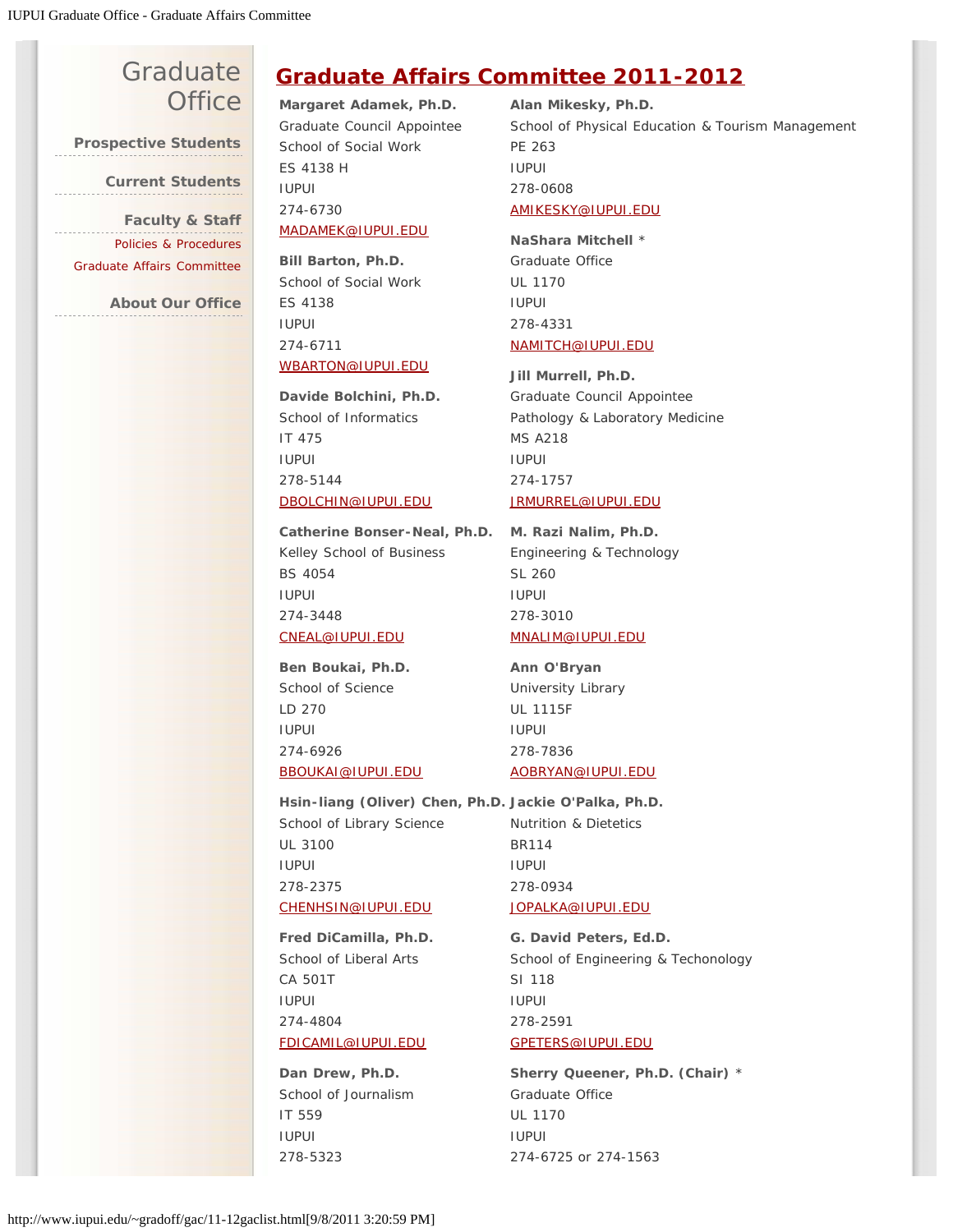## [DREW@IUPUI.EDU](mailto:DREW@IUPUI.EDU)

**Patricia Ebright, Ph.D.** School of Nursing NU 485 IUPUI 278-2524 [PREBRIGH@IUPUI.EDU](mailto:prebrigh@iupui.edu)

**George Edwards, J.D.** School of Law IH 201 IUPUI 278-2359 [GEDWARDS@IUPUI.EDU](mailto:GEDWARDS@IUPUI.EDU)

**Charlie Feldhaus, Ed.D.** Engineering & Technology ET 309F IUPUI 278-1863 [CFELDHAU@IUPUI.EDU](mailto:cfeldhau@IUPUI.EDU)

**Patricia Gallagher, Ph.D.** School of Medicine MS 207 IUPUI 274-3441 [PGALLAG@iupui.edu](mailto:PGALLAG@iupui.edu)

**Dominique Galli, Ph.D.** School of Dentistry DS 261 IUPUI 278-1936 [DGALLI@IUPUI.EDU](mailto:DGALLI@IUPUI.EDU)

**Philip Goff, Ph.D.** School of Liberal Arts CA 341B IUPUI 274-8410 [PGOFF@IUPUI.EDU](mailto:PGOFF@IUPUI.EDU)

**Robert Helfenbein, Ph.D.** School of Education ES 3126 IUPUI 278-1408 [RHELFENB@IUPUI.EDU](mailto:rhelfenb@IUPUI.EDU)

**Brittney-Shea Herbert, Ph.D.** Graduate Council Appointee Medical & Molecular Genetics IB 130 IUPUI 278-6147 [BRHERBER@IUPUI.EDU](mailto:BRHERBER@IUPUI.EDU)

## [QUEENES@IUPUI.EDU](mailto:QUEENES@IUPUI.EDU)

**Sonja Rice** School of Law IH 206B IUPUI 274-8043 [SORICE@IUPUI.EDU](mailto:SORICE@IUPUI.EDU)

**Akeem Sadiq, Ph.D.** School of Public & Environmental Affairs BS 4070 IUPUI 274-1013 [ASADIQ@IUPUI.EDU](mailto:ASADIQ@IUPUI.EDU)

**Sharon Sims, Ph.D.** School of Nursing NU 318 IUPUI 274-4300 [SSIMS@IUPUI.EDU](mailto:SSIMS@IUPUI.EDU)

**David Skalnik, Ph.D.** School of Science LD 222 IUPUI 277-0625 [DSKALNIK@IUPUI.EDU](mailto:dskalnik@iupui.edu)

**Jon Story, Ph.D.** \* Purdue University Graduate School Young Graduate House, #160 West Lafayette, IN 47907 765-494-6963 [JASTORY@PURDUE.EDU](mailto:JASTORY@PURDUE.EDU)

**Toby Swick** Kelley School of Business BS 3024E IUPUI 274-4895 [TSWICK@IUPUI.EDU](mailto:tswick@iupui.edu)

**Johnathan Tune, Ph.D.** Cellular &Integrative Physiology MS 2063 IUPUI 274-3433 [JTUNE@IUPUI.EDU](mailto:JTUNE@IUPUI.EDU)

**Sue Wheeler** \* Graduate Office UL 1170 IUPUI 274-1861 [SULWHEEL@IUPUI.EDU](mailto:sulwheel@IUPUI.EDU)

**James Williams, Ph.D.**